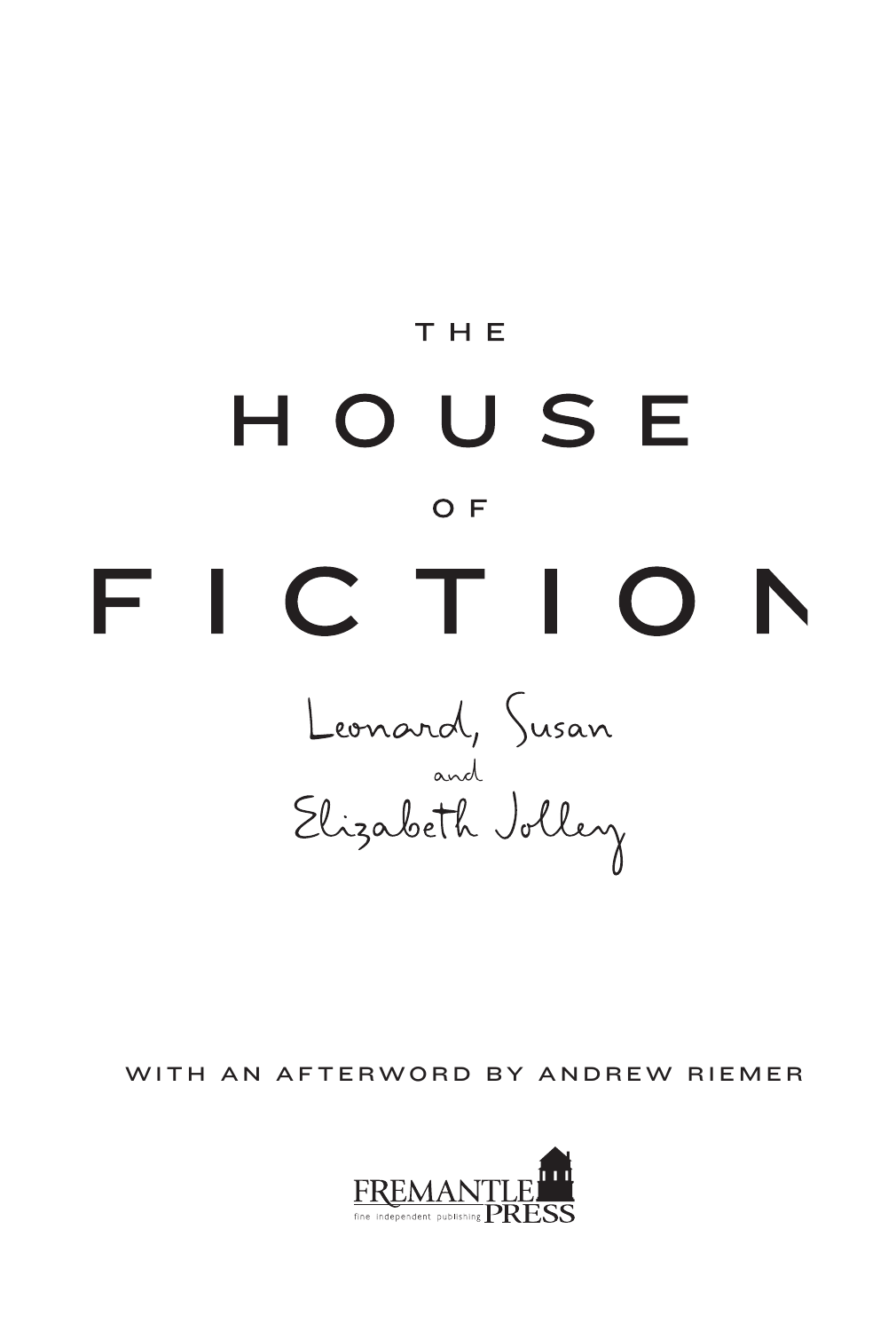## PUBLISHER'S NOTE

*… to the outside world the unhappiness and the problems may not show at all …*

– Elizabeth Jolley, 'The Changing Family – Who Cares?'

When Susan Swingler submitted her manuscript to Fremantle Press early in the summer of 2011, I received it with some wariness. *The House of Fiction*, I understood, was the memoir of a daughter's quest for her absent father. Moreover, it constituted a revelation of the extraordinary actions of one of Australia's finest writers.

In 1976, Elizabeth Jolley's collection of stories *Five Acre Virgin* was one of the first five titles published by the newly established Fremantle Arts Centre Press. The Press went on to support and take great pride in the burgeoning career of Elizabeth Jolley and to publish seven of her titles, the last being *Diary of a Weekend Farmer* in 1993. Elizabeth Jolley's writing is rightly revered for its black humour, its portrayals of characters on the edge of society, and its delicate consideration of the question of love in many forms. Above all I did not want Fremantle Press to be associated with a book that in any way denigrated Elizabeth Jolley or her work – and in reading Susan's memoir I did not find it.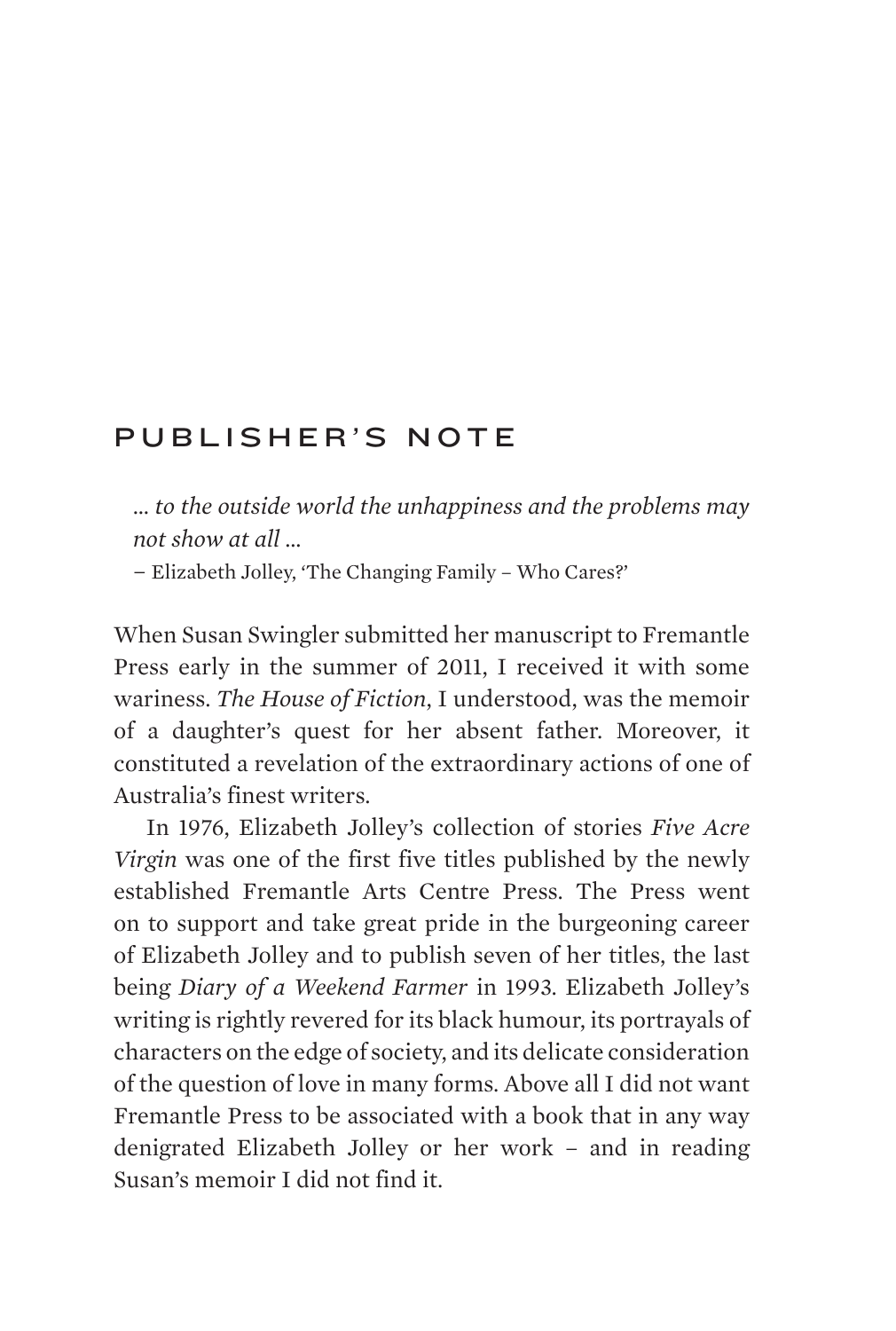Instead, I found a story written with acuity and empathy. From each of the women – one in the immediacy of this memoir, and one across a lifetime of writing fiction – it is possible to see how the practice of writing might be a way of giving shape to, and garnering strength for, those difficult aspects of life that require survival or resolution.

The circumstances of this story evolved in an epoch when distance was untroubled by affordable phone calls or air travel, by email or Skype. It came about in an era before text, Twitter and Facebook, a time when there was a significant distinction between public and private selves.

In these pages we see two women living in the tension caused on the one hand by the longing of the daughter, and on the other by the insistence of the stepmother on the fiction of happy families – even as her husband resists a story he would prefer to have abandoned.

Here for the reader to discover is the way that each writer has written in very different ways about their shared, and singular, experiences. Here is a story that allows the reader to consider the relationship between life and fiction, and to make connections – or perhaps even apply literal truths – to what formerly might have been perceived as fiction.

Susan Swingler is by profession a researcher and curator. This memoir has been compiled with sensitivity and a remarkable emotional balance. I hope you will find, as I did, that Susan Swingler's revelations add intriguing layers of complexity to the oeuvre of Elizabeth Jolley and its reception to date.

– Georgia Richter, Fremantle Press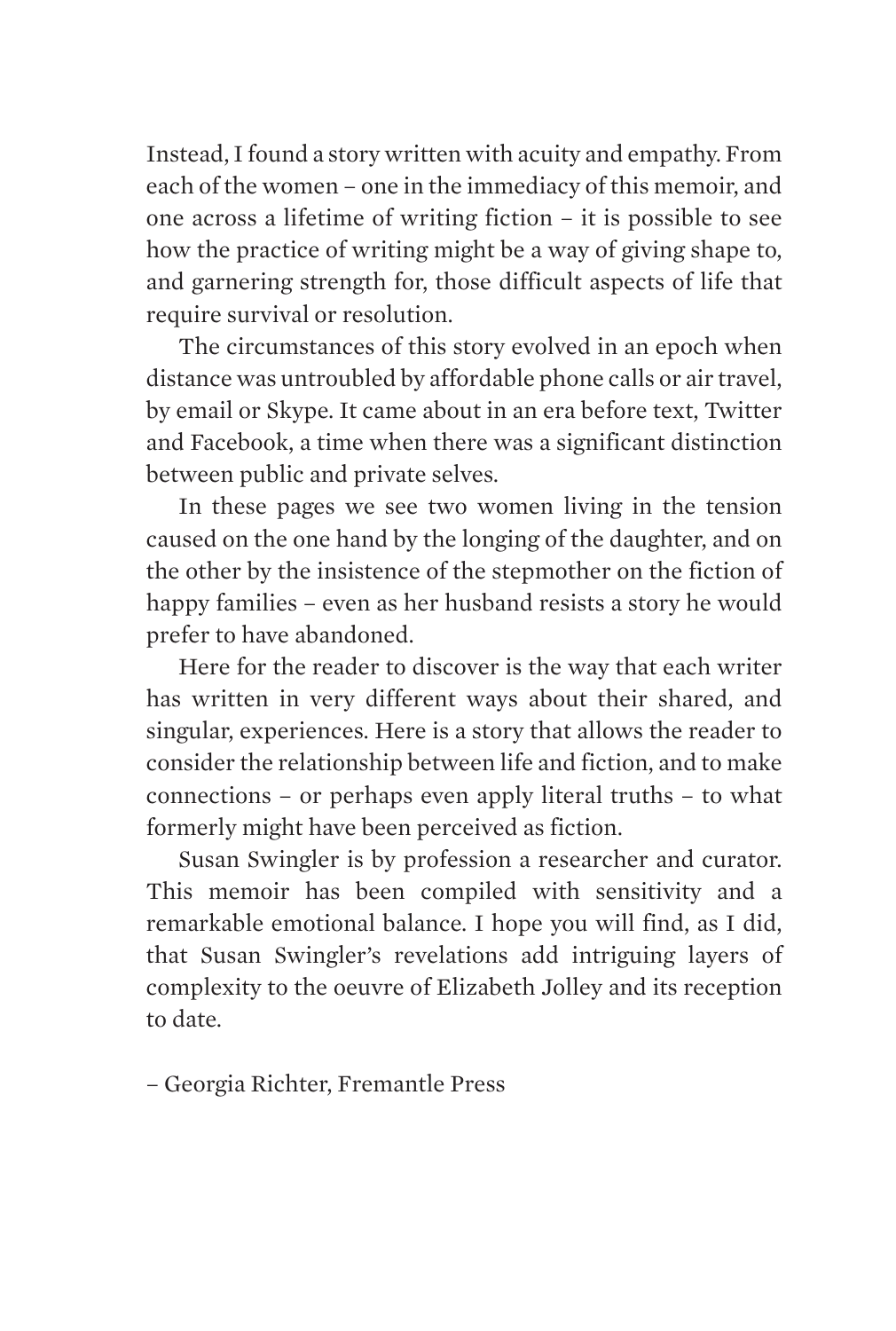## CHAPTER 1

*Everything should not be told, it is better to keep some things to yourself.*  – Elizabeth Jolley

A beginning for this story might be in 1940 when my father, Leonard Jolley, fell ill and was nursed by a young woman called Monica Knight; this meeting changed their lives, and ultimately mine, although I wasn't yet born. But that was the start of their story, not mine. I've decided to start in 1967 when I was twenty-one and two people stepped into my life to present me with a version of my past I didn't recognise. This was when I began my quest to unpick the strands of an elaborate and long-lasting deception: too much had been kept from me.

 It was the summer of love. I wore a flower in my hair and we danced to *Sgt Pepper*. But far from dropping out and turning on, following the hippie trail or even merely moving in with my boyfriend, I was planning to get married, just as soon as my university finals were over. At that time the age of consent was twenty-one, and as my twenty-first birthday would fall in the middle of the exams, my mother signed the consent form for my marriage and I concentrated on revising.

A week later the form was returned to me. My mother's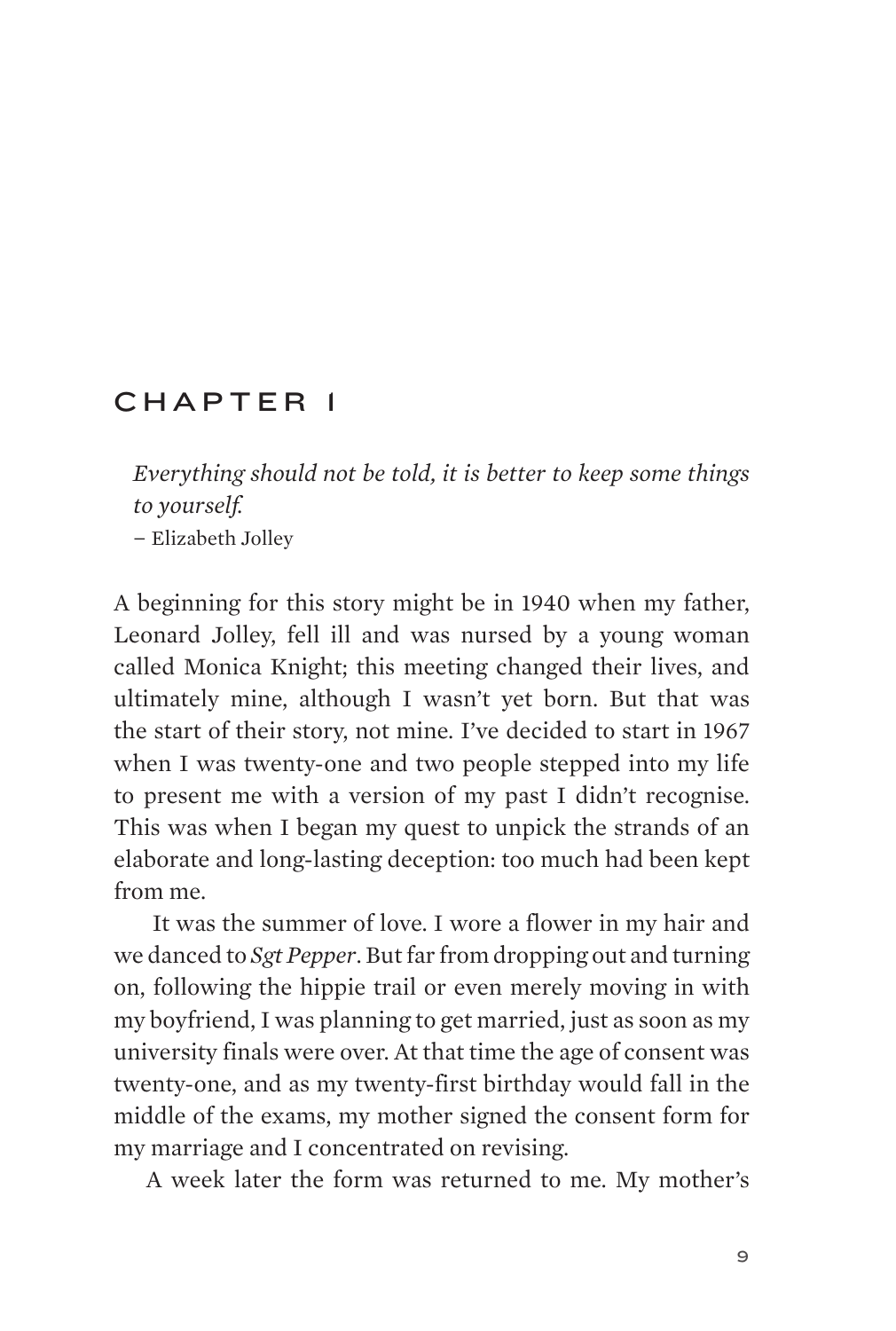consent wouldn't do as she was not my legal guardian.

Armed with a pocket full of coins I hurried to the nearest phone box to call the register office in Exeter. The registrar had someone with him, and I was put on hold. Every few seconds the peeps went and I dropped another coin into the box; they were running out fast. At last I was put through.

The registrar explained, not unkindly: 'You're a minor. Your father is your legal guardian and I'm afraid your mother does not have the right to consent to your marriage.'

'But why? I haven't seen my father for years and he gave up sending my mum any money for my maintenance ages ago.'

'That's beside the point. The law's the law. Unless your parents had made specific arrangements for your guardianship when they divorced, your father remains your legal guardian. And as far as I can see, there was no such arrangement made. You'll just have to get his signature on the consent form or wait until after you're twenty-one.'

'Please ... listen. My father lives in Australia. I haven't heard from him for – I can't remember the last time he wrote. Two years ago? There isn't time to get the papers to him. He might not even be at the address I have for him.'

'You could always try the telephone – check if he's there.'

I looked at the diminishing pile of coins in despair. Telephone? It would cost a fortune. I didn't have his number. His wife would answer. He'd refuse to speak to me. We hadn't exchanged a single spoken word since I was four. Didn't the man whose fingers I could sense tapping on his desk realise how impossible a telephone conversation would be? I tried another tack: 'The passport office let me have a new passport without his signature.'

The registrar didn't seem to believe me and I had to admit that they'd only given me a three-month extension so I could try to track him down.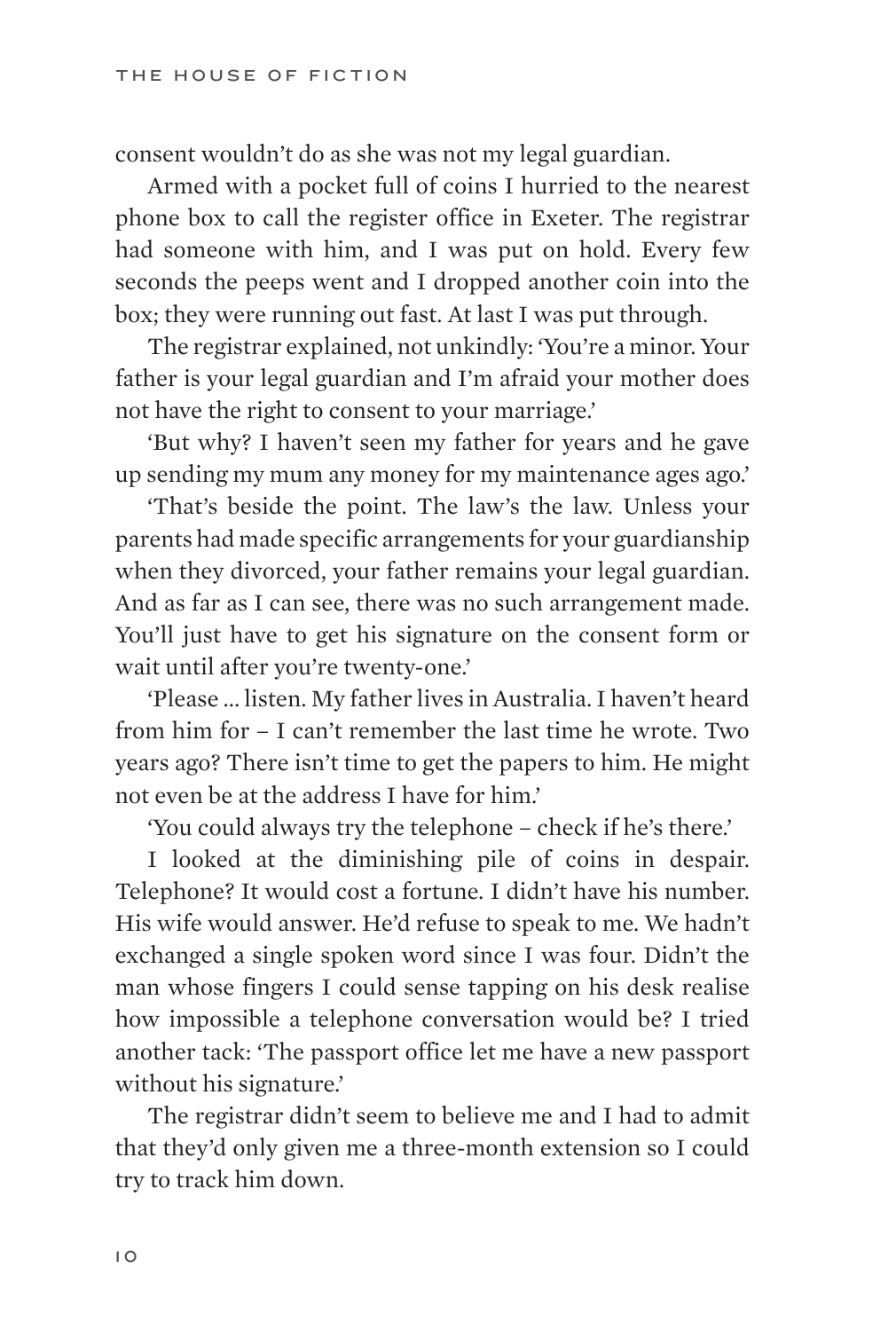'Which you presumably did.'

'Yes, he was in America, on some kind of sabbatical or a lecture tour or something. He's probably back in Australia now, but I don't know for certain and I haven't got three months. I want to get married in July, and the invitations have gone out and I've got my finals, and … Please. I don't see why my mother's signature won't do. She's signed consent forms for operations. My father has had nothing to do with me for years.' I was almost crying in frustration.

'I'm sorry, my dear. But that's the law. Once you're an adult – once you have celebrated your twenty-first birthday – you can sign the banns yourself.'

'But I'll be in the middle of my exams.'

A pause, an almost audible shrug from the other end of the line.

I had an idea. 'How about my stepfather? If it has to be a man, won't he do?'

'Your father, or yourself once you've reached your majority.'

I slammed the phone down and trudged back to the flat. Men. I didn't know why I was even bothering to marry one of them in the first place.

But I was. We'd planned it and were looking forward to it – not a church wedding, just the register office and a party at my parents' home afterwards. My mother Joyce and stepfather Mick would organise the food and drink and the boy next door would take the photographs. I would wear an ivory silk dress (made by Joyce) with red flowers in my hair and strappy red patent leather shoes on my feet.

On the morning of my twenty-first birthday I sat in the main hall of the Wills Memorial Building at Bristol University and tried to focus on the exam paper in front of me. As soon as we were let out, rather than slope over to the Berkeley Café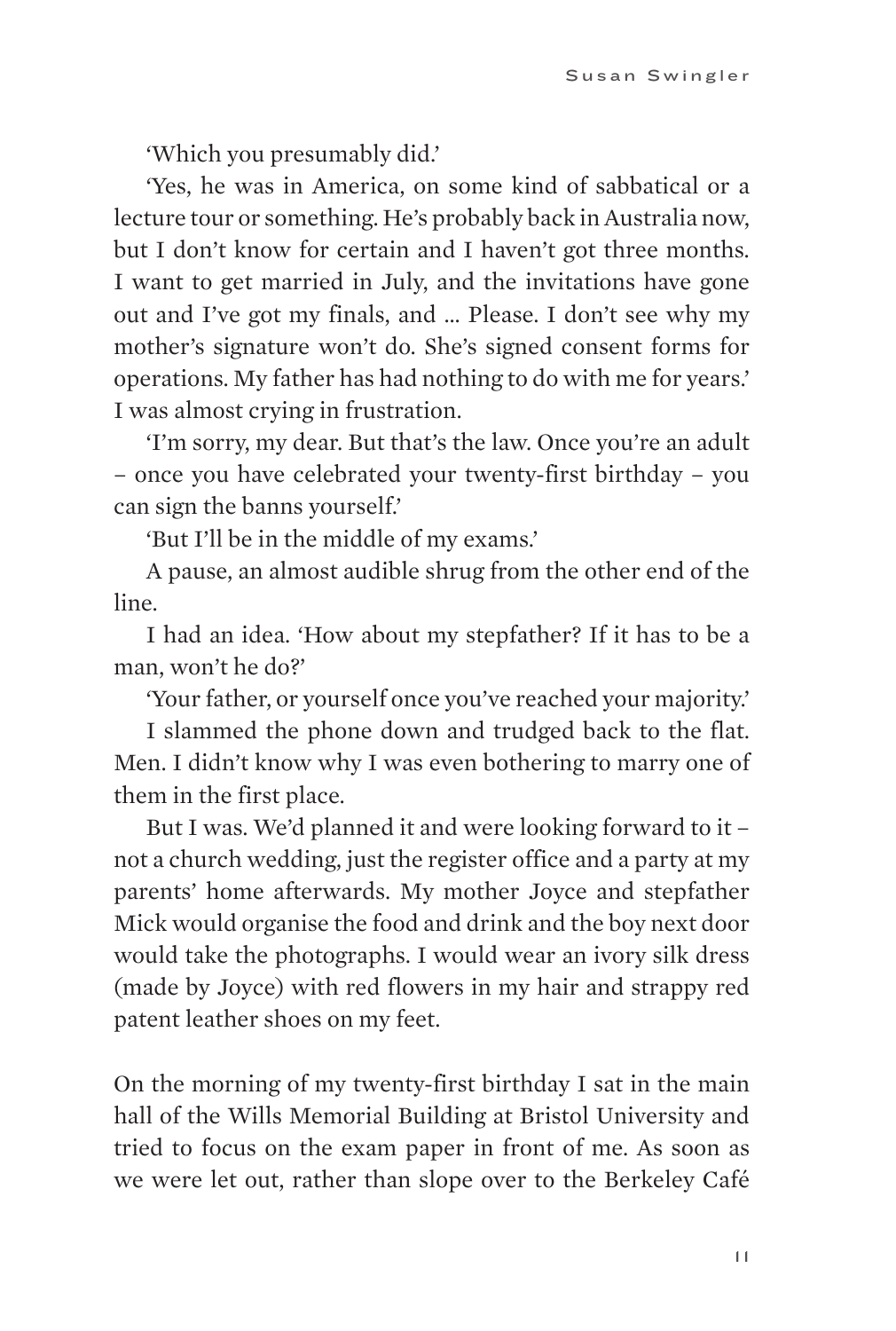with my friends for the exam post-mortem, I leapt on a bus to the train station and got to the register office in Exeter in time to sign my own consent form, then straight back to Bristol to prepare for the next day's exams. It wasn't such a big deal in the end, but nevertheless I was still angry at the ridiculousness of a situation where a man who happened to be my father, but who had taken no interest in me or responsibility for me, had such power over me whereas my mother, who had taken total responsibility for my upbringing, wasn't even allowed to say whether I could get married.



*Gordon and Susan on their wedding day, July 1967*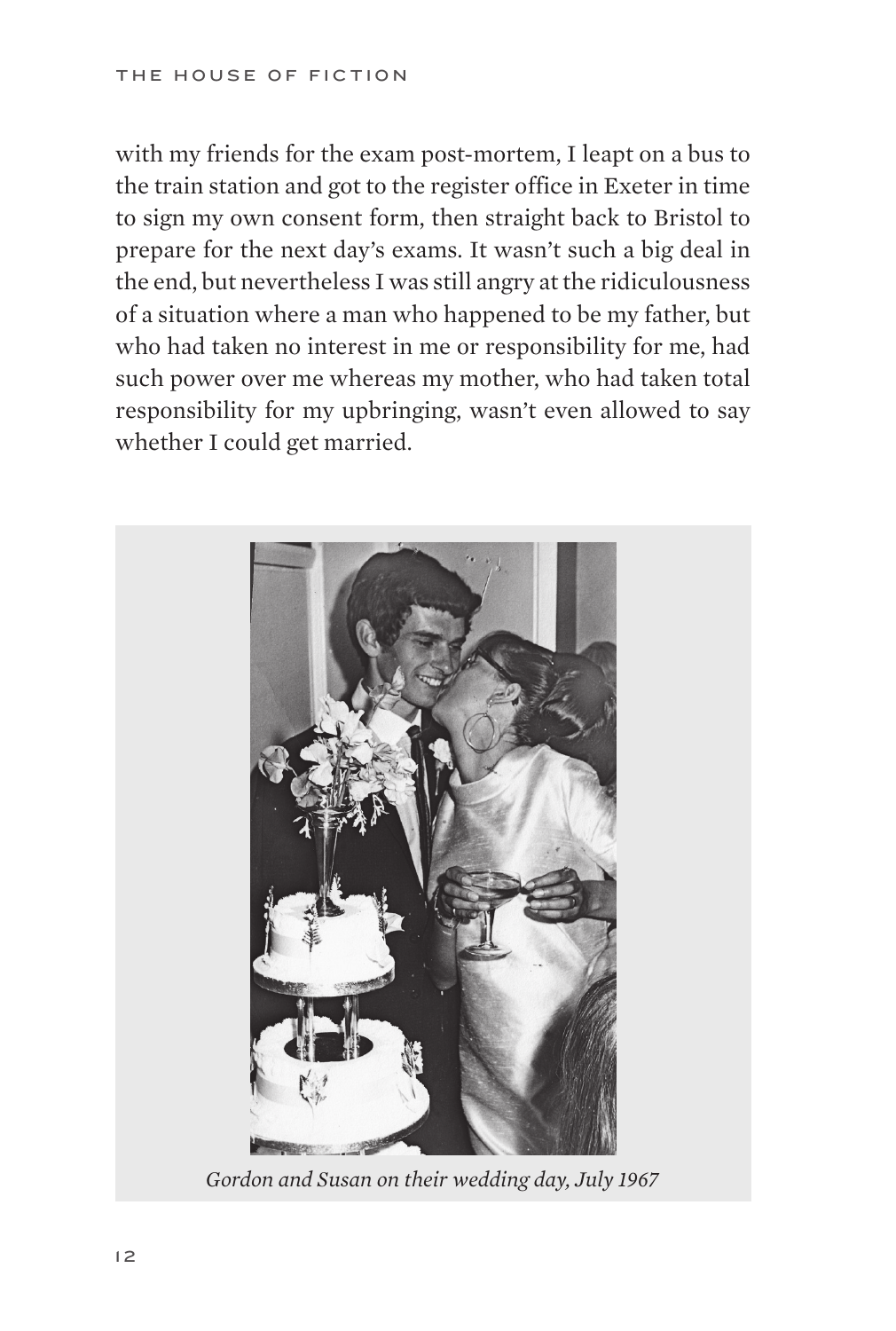The wedding went ahead on the day we'd planned. The sun shone, the guests crowded the rooms of my parents' cottage and spilled into the garden. There were lots of friends, a good smattering of Gordon's family, but only one relation from mine: my mother's cousin, Gwen, the only one who had not followed the rest of the extended Exclusive Brethren family when they severed all contact with us long ago.

We went on our honeymoon and then we were back to being students again (I had begun a post-grad course and Gordon was still an undergraduate) and it was the first week of term. I stood on the bus coming home from college, my left hand casually resting on the back of a seat, and admired my wedding ring, bright gold against my sun-tanned skin. I wiggled my fingers so that it flashed in the light and I smiled to myself. I was thrilled with my new status as a grown-up married woman. Our home was a tiny cottage, romantically called Thyme Cottage, with a big garden. I picked white asters and bronze chrysanthemums from the garden and stuffed them in jam jars on the window sills. We'd even got a tabby kitten.

I threw my bags on the floor and picked up the post – two envelopes to Mrs Susan Swingler. I didn't recognise the handwriting. I tore them open to find cards congratulating me on my marriage, accompanied by cheques from people I had never heard of before: Laura and Stanley Welton, and Harry Jolley. Each cheque was for £50, a lot of money then. A note accompanied Laura's card – she was delighted to discover where I was living and she asked for news of my mother Joyce, whom she appeared to know. Harry Jolley had merely signed his name. He was obviously something to do with my father. A brother? A cousin? My grandfather? I knew Grandpa's name was Henry, but surely he'd be dead by now – although the handwriting did look like that of an old man …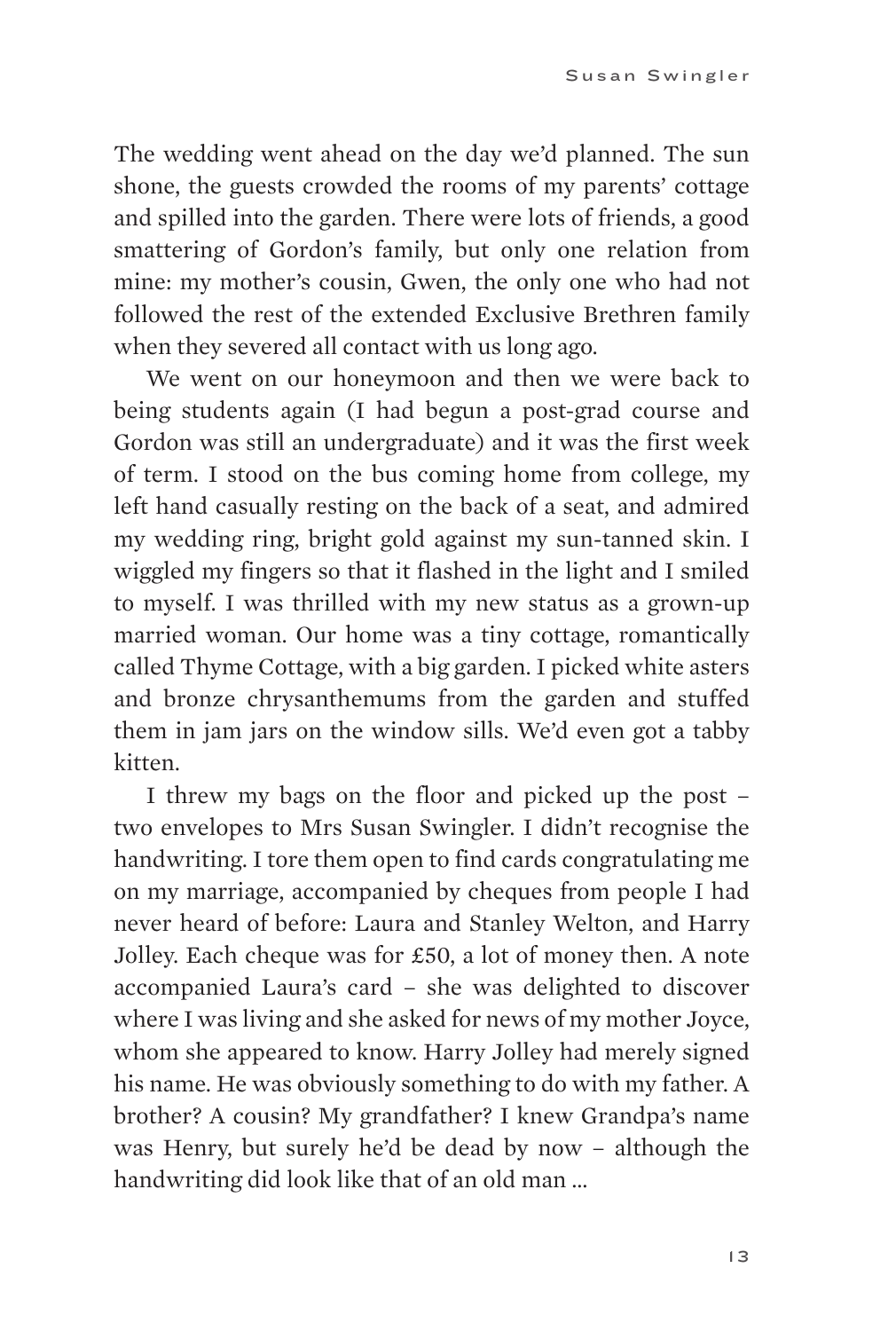Later that evening I phoned my mother. She seemed both pleased and astonished that they'd written. 'Laura's your father's sister and Harry his elder brother.' But why had I never heard of them before? She didn't say anything for a moment and then she said, 'It was a promise I made. You see …' She hesitated. 'When Daddy … Leonard … and I separated he asked me not to contact his father or any of his family.'

'But why? What difference would it make to them?'

My mother sighed. 'I promised. He was in a terrible state, so I promised. And I've kept my word. But I'm so glad they've found you. I've no idea how.'

I wrote to thank my new-found relations for their generous wedding presents, and told Laura how pleased Joyce was that she could now write to her, which she'd be doing soon. Laura wrote back immediately inviting me to go up to London and visit. I couldn't wait.

The Weltons' house was a 1930s semi on a wide tree-lined street. The front garden was a mass of brightly coloured flowers and the front step and doorknocker gleamed. The person who answered the door was much smaller than I'd imagined. I had never seen a photograph of Laura and had assumed she'd look like my father, whom I remembered as tall and imposing. But then I had been only four years old when I last saw him, and all grown-ups seemed like giants. Apart from my memories, the only other image I had of Leonard was a photograph that showed him propped up on his elbows, bare-chested, playing chess. But rather than sitting at a table, he was lying down, his legs encased in a kind of plaster cast and resting on an steeply sloping plank or bed. My mother told me that this was when he was in hospital, before I was born, and that he was suffering from rheumatoid arthritis. This immobilisation was the way they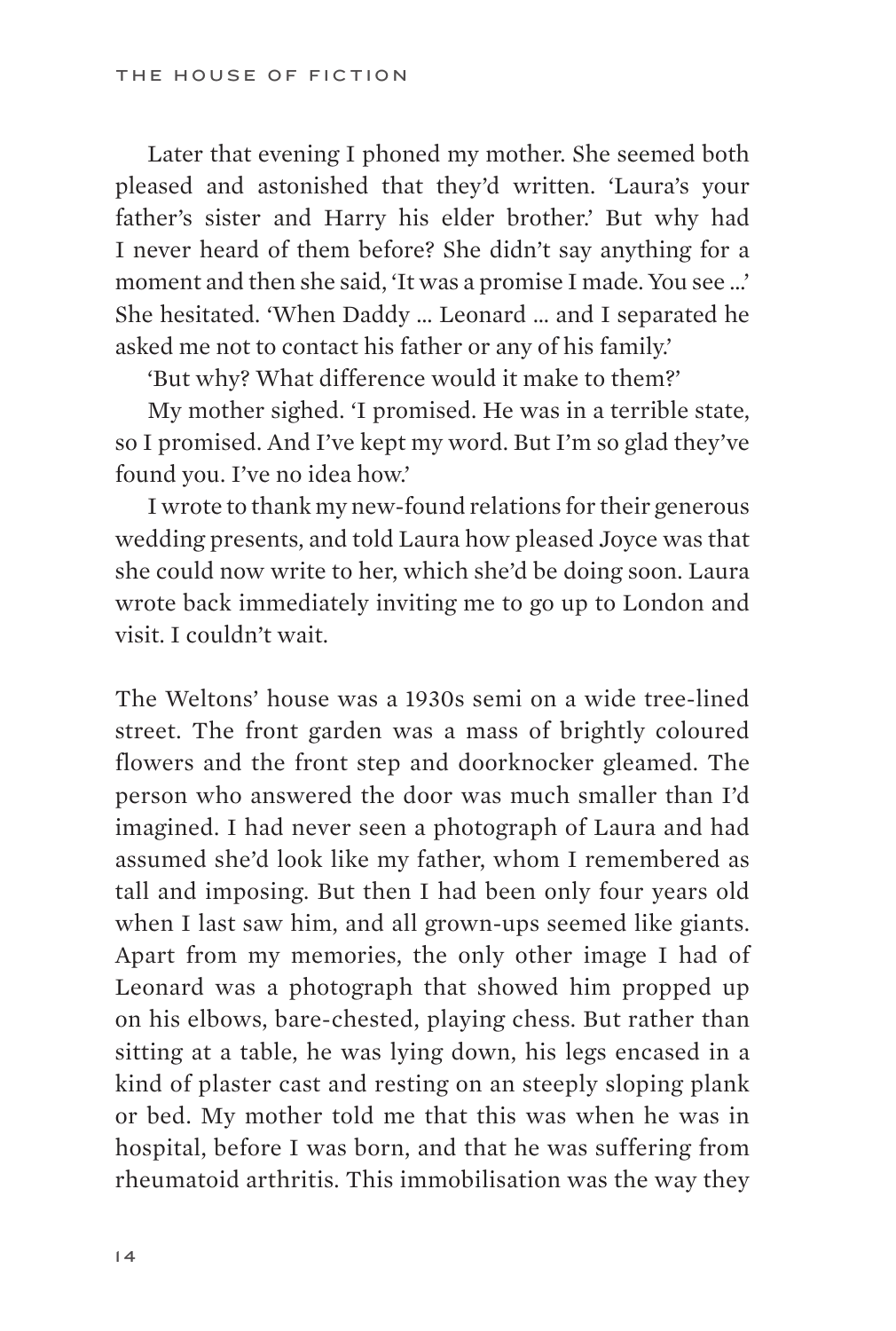

*Leonard in hospital, 1940*

treated his condition at that time. I had never asked my mother if there were any other pictures of him, or why she'd chosen to keep this one.

My husband Gordon and I sat on the sofa, with Laura in an armchair opposite. Her husband Stanley came in to meet us and then retreated to the garden. Laura made tea and we drank it from fine bone china.

'This was your grandmother's best china – I think she'd be pleased if you were to have it, now you're setting up a home.' I glanced down at the cup, rimmed with a thin band of gold and decorated with a pattern of pale blue clematis and ivy, and twisted my legs around one another at the knees and ankles. I couldn't think of anything to say. The more I felt Laura scrutinising my face, the tighter I twisted my legs and the harder I studied the pattern on the cup. Bone china tea sets weren't really our style. Thick muddy green and brown hand-thrown mugs hung from the hooks on our kitchen shelves. But it would be rude to refuse her offer; she obviously cared very much about the best china. I smiled and mumbled a thank you.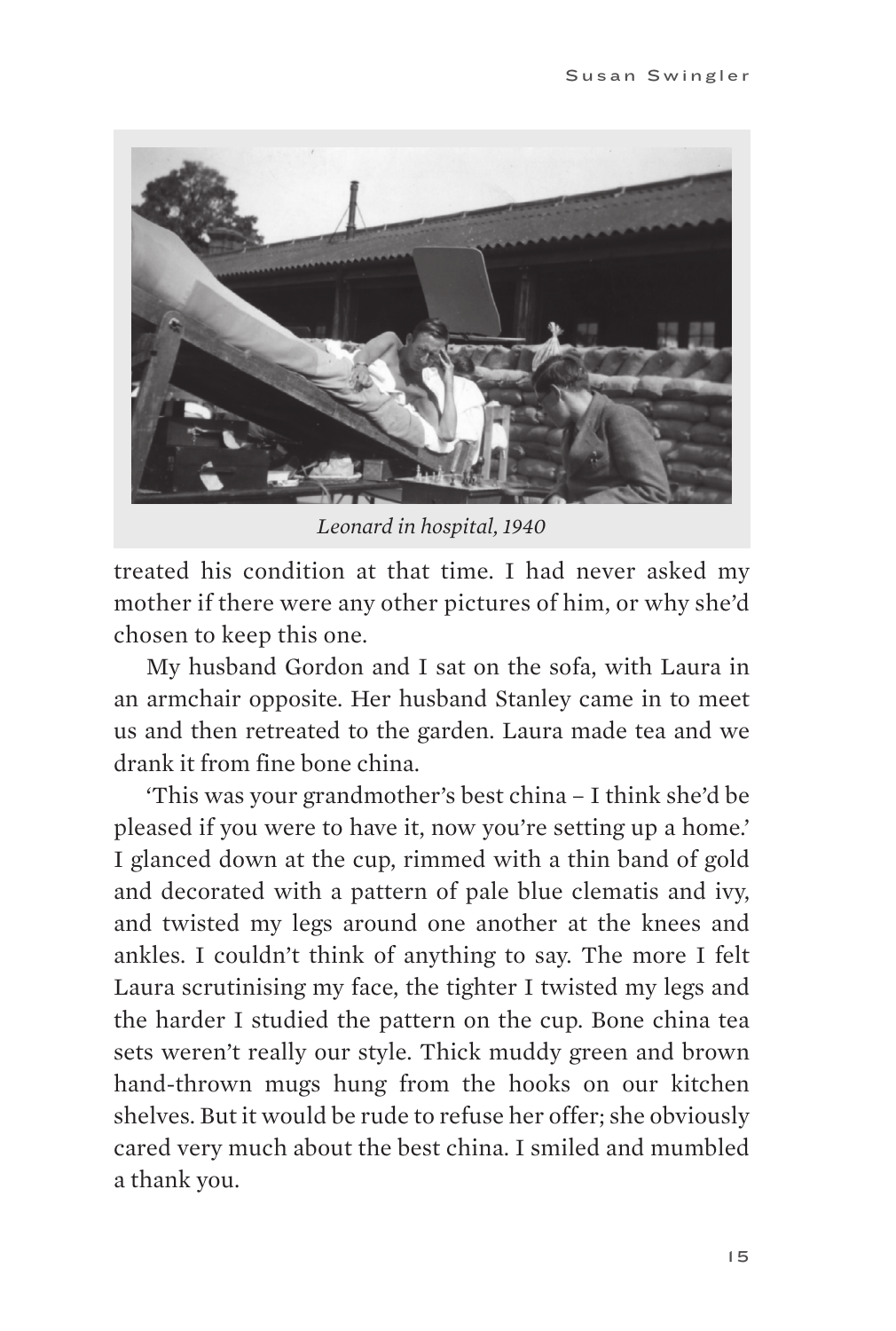'You won't remember your grandmother, of course,' Laura said.

But I did. I remembered both the woman and her house: the steep flight of steps that led to a front door, its brown blistering paint, and behind that a gloomy hall, an umbrella stand holding knobbly sticks; one that impressed me had a bird's head handle. Grandma Jolley looked like a bird with her long nose and small bright eyes.

'I remember going there once,' I told Laura.

Laura raised her eyebrows. 'You must have been very young.'

'But I remember it clearly. Grandma was in bed – a high bed with a carved wooden bedhead' I remembered how dark it was in the bedroom, the curtains shut against the bright sunlight; green curtains, possibly, or black. I looked around Laura's sun-filled room, a jug of late roses on the pale wood coffee table between us. 'She was propped up with pillows and bolsters and looked very frail. She wore a knitted bed jacket – dove grey, lacy.' I remembered her fingers, long and bent; they reminded me of an illustration of the witch in the story of Hansel and Gretel. In truth I had been frightened of this old lady, but I couldn't possibly say so to her daughter.

'Go on,' Laura urged.

'I think she must have told me to get into the bed with her, under the eiderdown.' The eiderdown was pink and slippery and she pulled it up over my legs with her twisted hands. I suppose I was still wearing my shoes. 'That's all I remember. Just her propped up in her bed, and the room.' Except, no, I remembered more – an unpleasant, throat-catching smell hung in the room, which I now realised was probably a mixture of stale urine from a pot under the bed and lavender water sprinkled on a handkerchief or sheets. That thought reminded me of the outside lavatory with a high wooden seat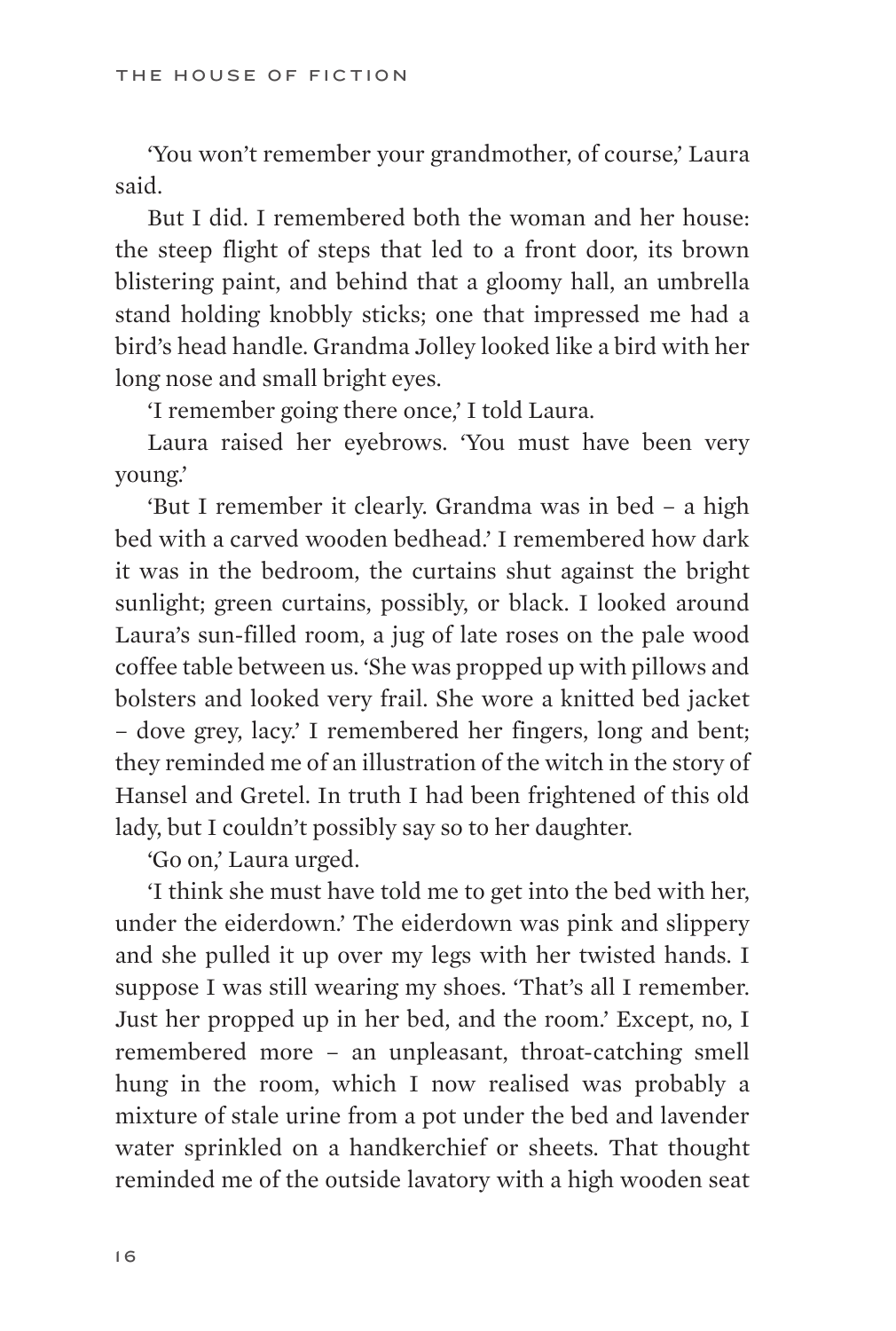and next to it a shelf with squares of newspaper, and beyond that, a garden. I caught at the memory of a garden. 'There was a lovely garden out at the back. It was walled, full of tall spikes of flowers, peppery smelling – they must have been lupins.'

Laura was delighted that I'd remembered the lupins. 'That garden was your grandfather's pride and joy. Oh how he looked after those lupins! As if they were his own children. He patrolled the garden at night with a torch to collect slugs and snails. And delphiniums, he grew enormous delphiniums.'

I was warming to this memory of a garden. 'Didn't he have snapdragons too?'

'Probably. He liked all the old-fashioned cottage garden plants. He was determined to bring the countryside to Hackney. Your great-grandfather was a gardener, too. It was his job. We're all gardeners, we Jolleys. I am, and my brother Harry, too. We've all won prizes – Harry's are for orchids. And your father loved gardening. Well, you know that, don't you.'

I had no idea if Leonard was a keen gardener. I was still scanning my memory for pictures of a London garden of the late 1940s. 'There was a birdbath, too. I remember that.'

Laura smiled. 'There was, and we have it now, it's in the back garden. You must have a look later. I'm surprised you remember so much. You couldn't have been more than three, because Mother died soon afterwards and your grandfather never saw you again. It saddened him that you moved so far away and he wasn't able to see you grow up. But we had letters, of course, and pictures.' She turned to Gordon. 'Do you like gardening?' At the time Gordon had absolutely no interest in gardening but he said something polite, like he was looking forward to growing some vegetables in the garden of the cottage we were renting.

Laura was inspecting me again, that penetrating analytical look which I later got used to, but on this first meeting found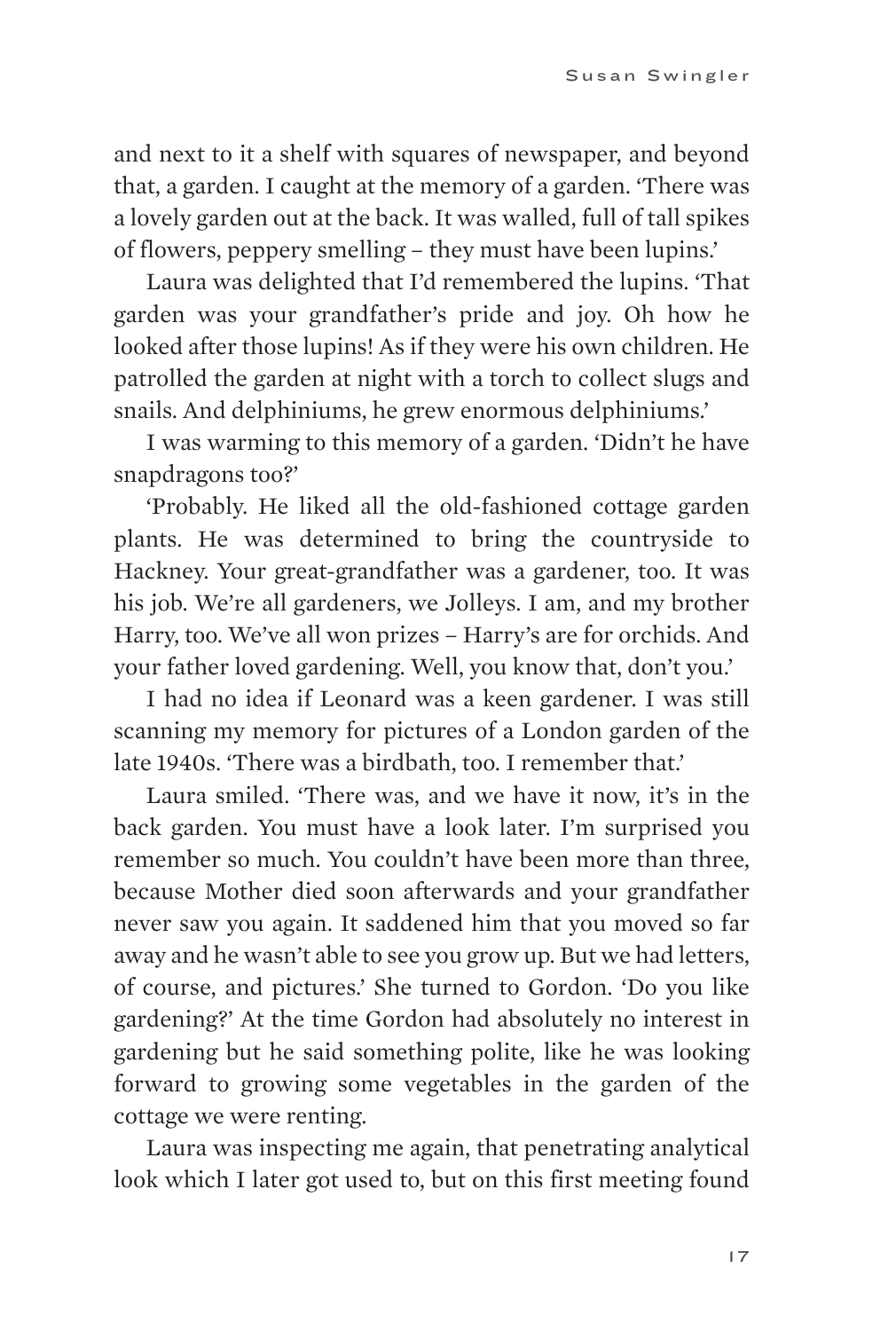unnerving. 'You look so like him. Not your features so much as the way you hold your head and the way you use your hands.' I looked at my hands. I hadn't been aware that I was using them in any particular way. 'And your voice. There's something about your voice.' She frowned. 'I have to say I was expecting you to have an accent.'

An accent? Why would I have an accent? Did she mean a Devonshire burr?

Gordon was clearly getting fed up with our wanderings down memory lane. What he wanted to know was why this aunt and her brother had suddenly appeared out of the blue. So he asked her. She explained that Harry's wife had died earlier in the year, in June; lonely and bereaved, Harry decided to go to Australia to visit his daughter and her family in Canberra and as he would be unlikely to travel so far again, he arranged to see his brother and his family in Perth.

Laura leaned forward. 'You can imagine his surprise when instead of Joyce, a total stranger greeted him at the airport and introduced herself as Leonard's wife. He'd known Joyce well when we were young – she was a bridesmaid at his wedding – and none of us had even heard of this woman before. Her name was Elizabeth, and she was perfectly nice, but as he told me when he came home, he was totally unprepared. He called her "the wrong wife" and the epithet has stuck. He didn't ask all the questions I would have asked, but at least he got your address from Leonard, who also told us you were getting married.'

She turned to me. 'When did you and Joyce come back to England?'

'What do you mean? Come back from where?'

'From Australia, of course.'

I stared at her. I was beginning to feel lost in Laura's account of what had led to our being here, in her house, sipping tea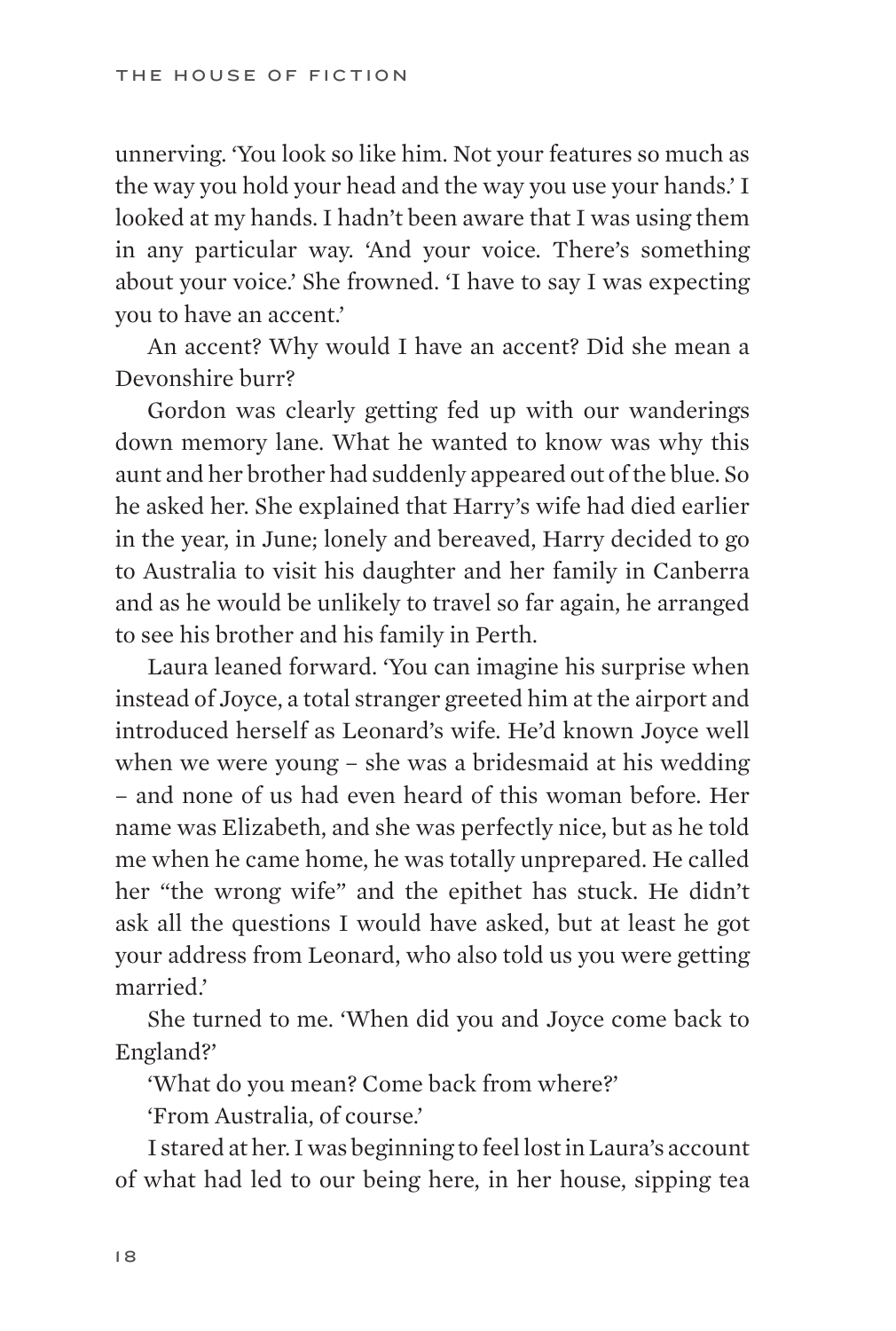from my grandmother's china. 'I've never been to Australia.'

'But … we have pictures of you … photos … There's one over here, I put it in a frame.' She took down a photo from the top of a bureau in the corner of the room and handed it to me. Gordon leaned to look over my shoulder.

The picture was slightly out of focus. A girl of about fifteen stood by a gate, her eyes hidden by glasses. I wore glasses, too; she was slim, like me, and again, like me, had straight hair. Could that girl be me? I had the strange sense of being in a dream, out of touch with reality. I tried to focus on the girl's face but it was blurred. Had I been there, wherever it was, and been photographed and then forgotten all about it? Laura didn't seem to doubt that I was the girl and yet the photo was sent from Australia.

'That's not Sue,' Gordon said.

'But …' Laura began.

I clung to Gordon's certainty. It most definitely wasn't me. I'd recognise a picture of myself, wouldn't I? I handed her the photograph. 'It's not me.'

She frowned at it, then at me. 'Then who is it?'

'Perhaps it's one of their other children. But it's definitely not me.'

'And you say you've *never* been to Australia?'

'Never.' I said it with more conviction than I felt.

'Stay there. I just want to get something,' Laura said and left the room.

Gordon picked up the photo from the coffee table. 'It could be you.'

'Well, it's not, is it? I'd remember, and I've never seen it before in my life.' I took it back to place it on top of the bureau and glanced at the other photos displayed. There were a couple of Laura and her husband and one of a family group: a man and woman and three children. It was a studio portrait,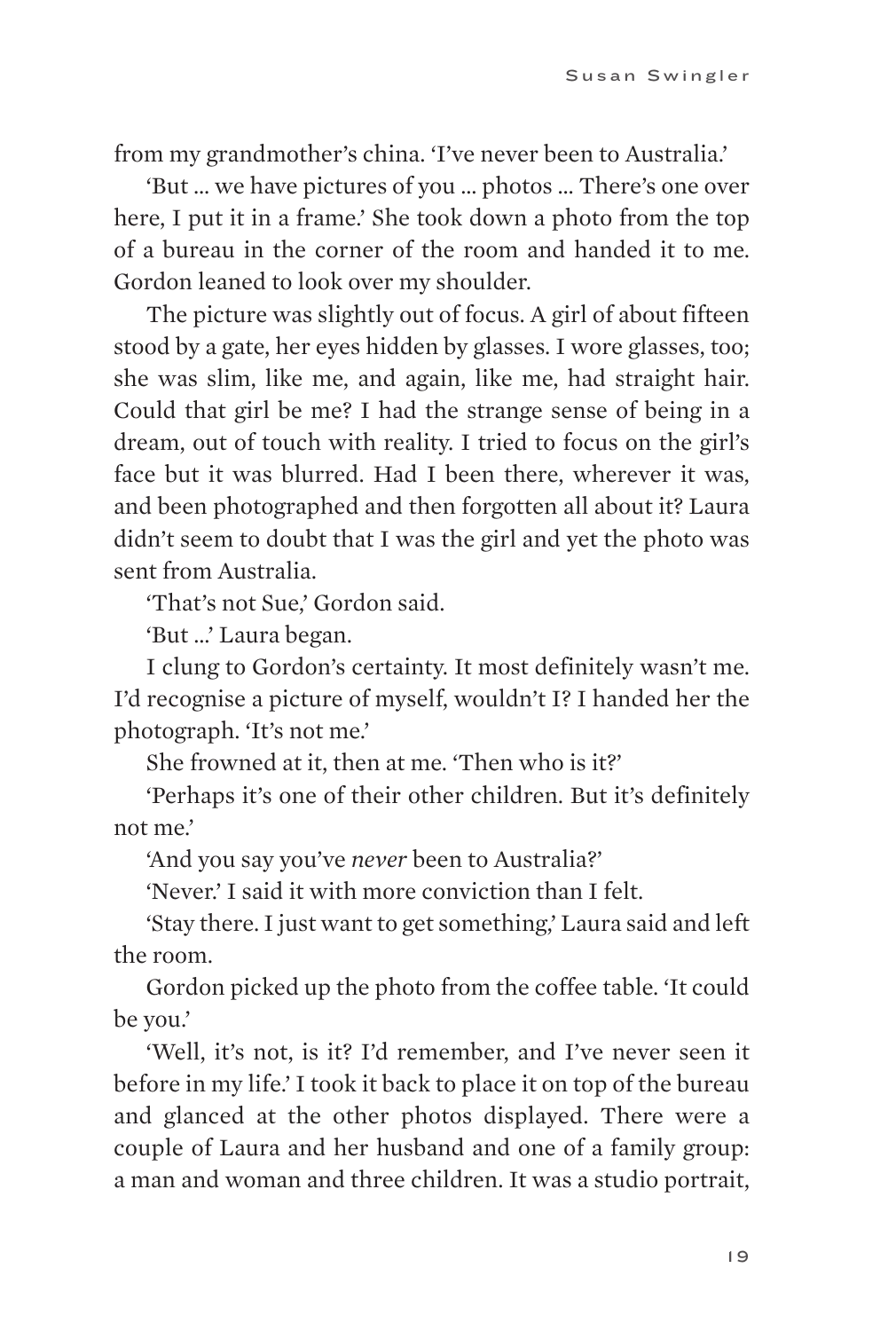sepia tinted. The man wore a dark suit and a moustache and his hand rested on the back of a chair on which a very sad-looking woman sat. Her hair was swept up from her high forehead and I immediately recognised her hands, even then the fingers bent and arthritic: Grandma Jolley. So the moustachioed man was my grandfather, and that little boy with sticking-out ears and a surprised expression my father. I'd never thought of him



*Henry, Bertha, Harry, Leonard and Laura Jolley, 1922*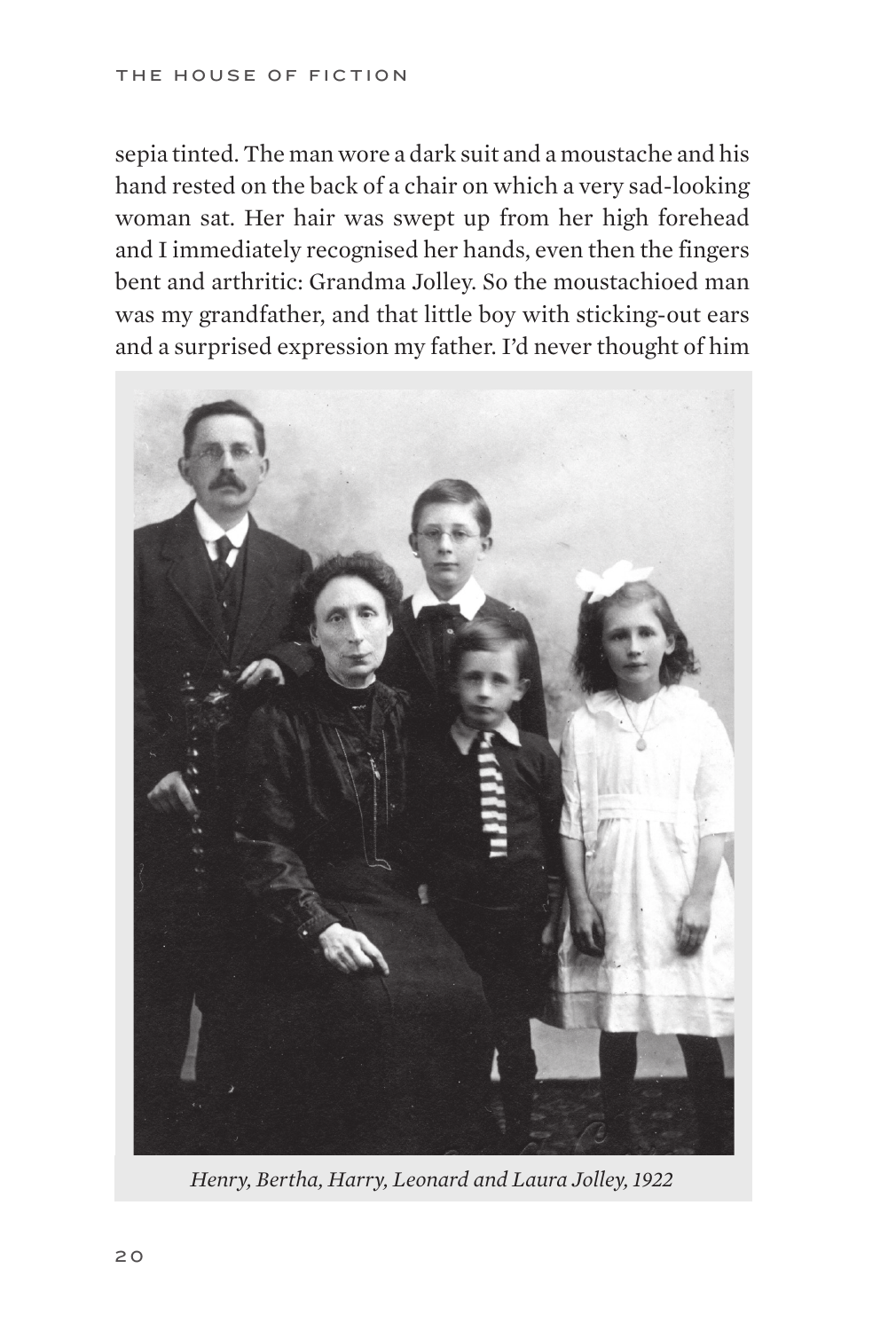as a little boy; for me he was fixed forever at the age I'd known him – his mid-thirties.

Laura came back into the room carrying two shoeboxes. She set them down on the coffee table. 'You never went to Australia, you say.'

For a moment I felt as if my memory must be playing tricks on me and there in those boxes was evidence that I had lived in Australia. I'd somehow blanked it out of my mind.

'Honestly, the furthest I've ever been is Greece, where we went for our honeymoon.'

Laura was rifling through one of the shoeboxes. She pulled out a wallet of photos, selected one and pushed it across the table to me.

'And this isn't you and your brother and sister?'

Three children were lined up on a beach in their swimming costumes, snorkels and masks spread out for inspection in front of them.

'I'm an only child.'

She hastily pushed the photo back into the wallet.

Silence; each of us absorbed in our own thoughts. Had Laura been told, or merely assumed, that the girl in the photo was me? Was she the oldest of the three children on the beach? Laura had put the lid on the box and I didn't feel able to ask her for another look. Had this girl stolen my identity? Or had she – who even Gordon agreed resembled me – been given my name? Was there a second Susan Jolley? But why, when Leonard already had one daughter called Susan? Perhaps a simpler solution was that she was Elizabeth's daughter by an earlier marriage. Susan was a popular name after all.

At last Laura spoke. 'So these are his wife's children, not Joyce's?' She sounded weary.

'I suppose they must be. I know he has other children. Elizabeth wrote and told me. That girl, in the photo over there,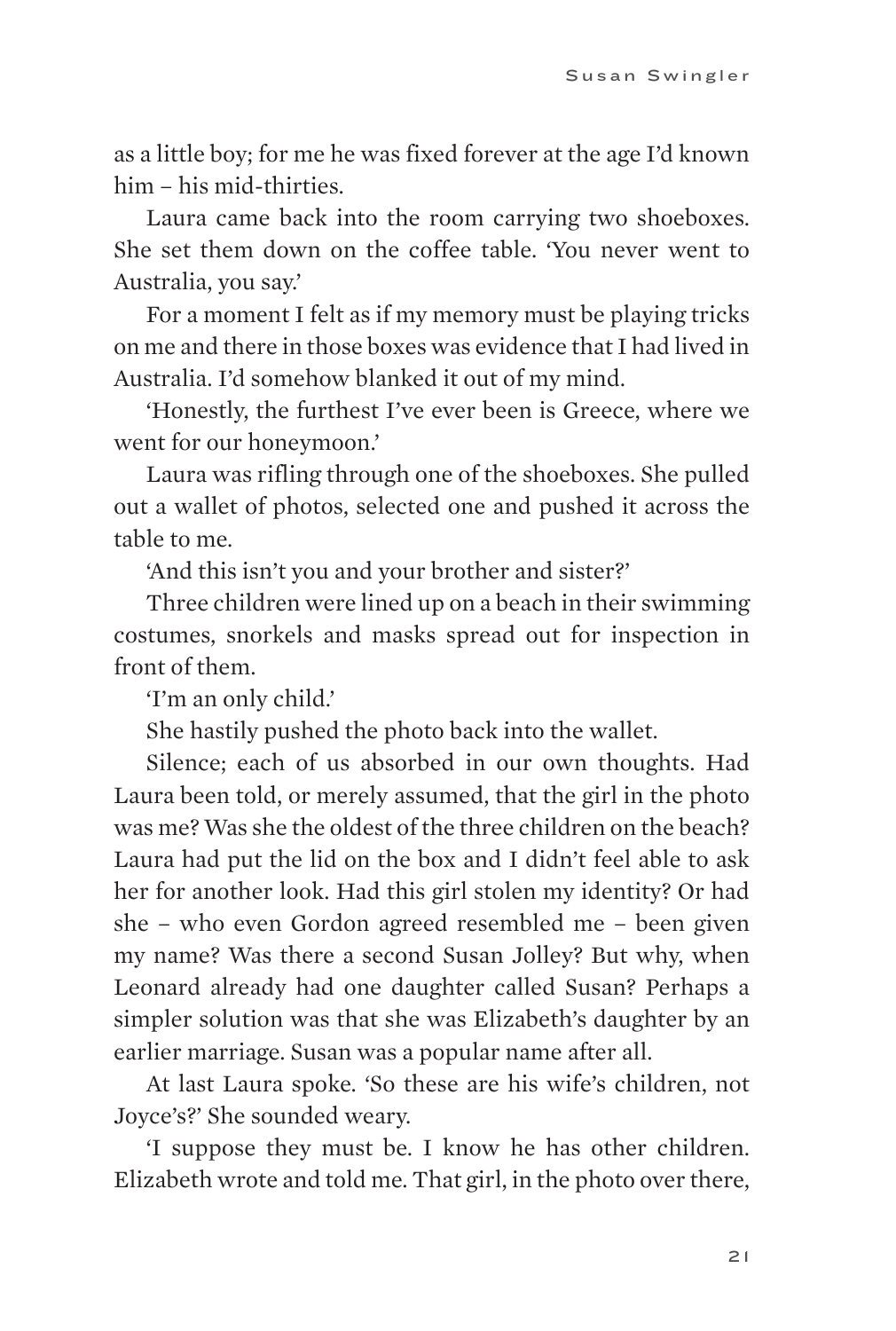the one you've framed, must be one of them.'

'His wife writes to you?'

'Yes, every now and then.' I didn't want to go into the story about how I'd written to Leonard when I started at university and was feeling lonely and insecure, and how it was a woman called Elizabeth, apparently his wife, who replied, telling me he didn't take much notice of any of his children, but was proud of me. She had enclosed a money order. Blood money I'd called it, yet happily spent it on some new clothes.

'Are you going to tell me now that you've never been to Scotland either?'

This was beginning to feel like a cross-examination and I was being accused of something, but my crime wasn't clear to me.

'I went with Mum and Mick to the Edinburgh Festival when I was about seventeen, but that was the first time.'

'You know, I could never understand why Joyce didn't write, and when she finally did, the handwriting didn't look right.' Laura spoke quietly now, and hurt puzzlement replaced the school-teacherly sharpness of her voice. 'I told Harry and Father, that's not Joyce's handwriting, but they said I was imagining things, that people's handwriting changes. I *knew* something was wrong. Why didn't I act on it?' She suddenly looked old. 'You've never lived in either Scotland or Australia.'

I felt for Gordon's hand. Tears pricked at my eyelids. I swallowed. 'I told you, don't you believe me?'

'I'm sorry,' Laura said. 'I don't know what to believe any more. You see, your grandfather and I went to see you off when you left for Australia. We went down to Tilbury and when we got there, they told us we must have got the date wrong. The *Orion* – I remember the name of the ship – the *Orion* had sailed the previous week.'

'You and my grandpa thought we were sailing to Australia?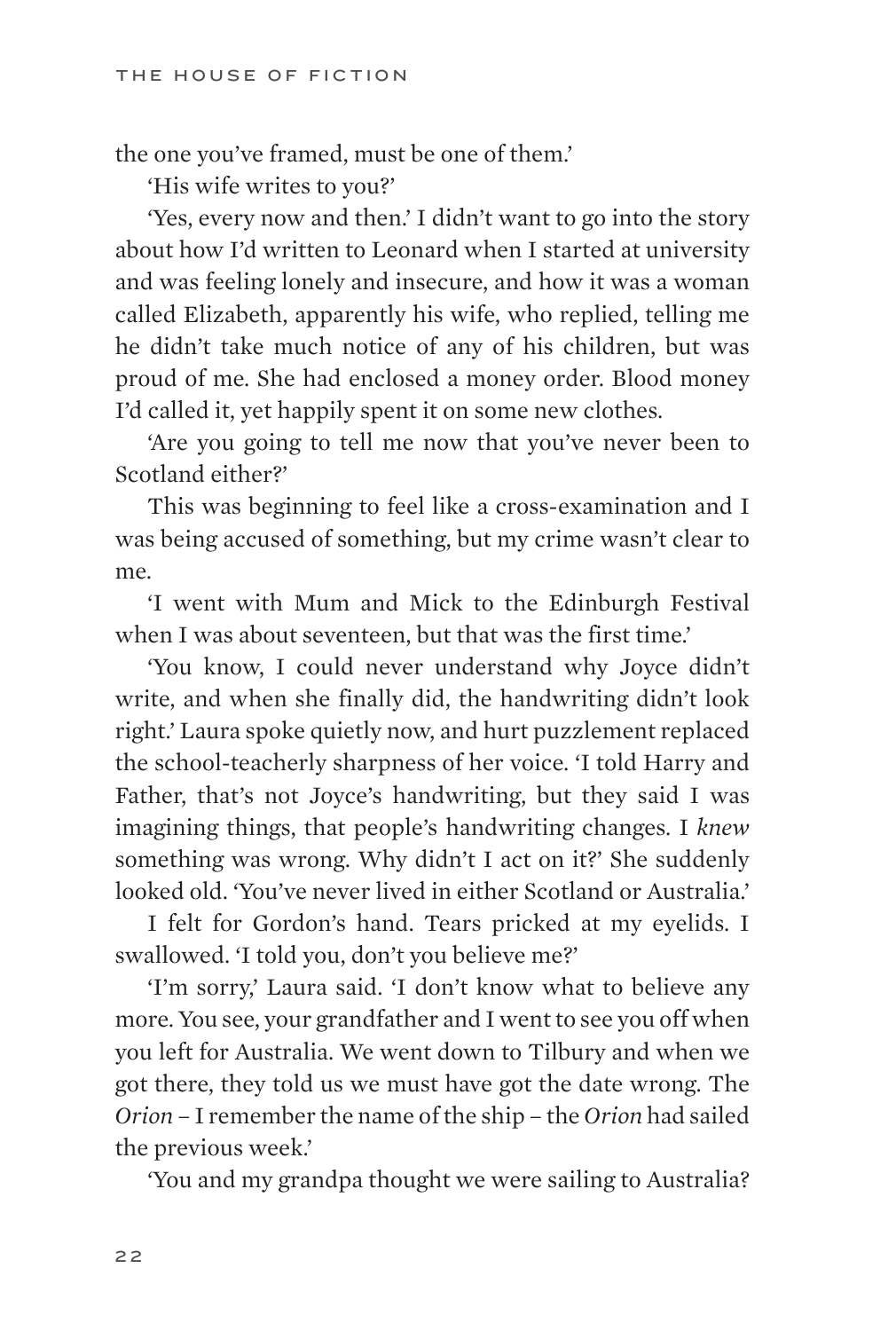Why? I don't understand …'

Laura shook her head and looked away, out of the window into the garden beyond. I wanted to comfort her, but didn't know how to. I didn't know this woman and she didn't seem to be the sort of person to take kindly to a hug from someone she'd only just met.

'Why did you think we'd be on the *Orion*?' My voice sounded small.



*Leonard, Laura, Stanley, 1930s*

She turned back to face me and Gordon. 'Your grandfather had seen Leonard a week or so before, while you were visiting your mother's family in Kent.' She frowned. 'Or so he said. He told Father that you'd be sailing on such a date and if we wanted to see you and say goodbye, to come to the dock. So when Father told me about it, I arranged to take the day off work to go down to Tilbury with him to say our goodbyes.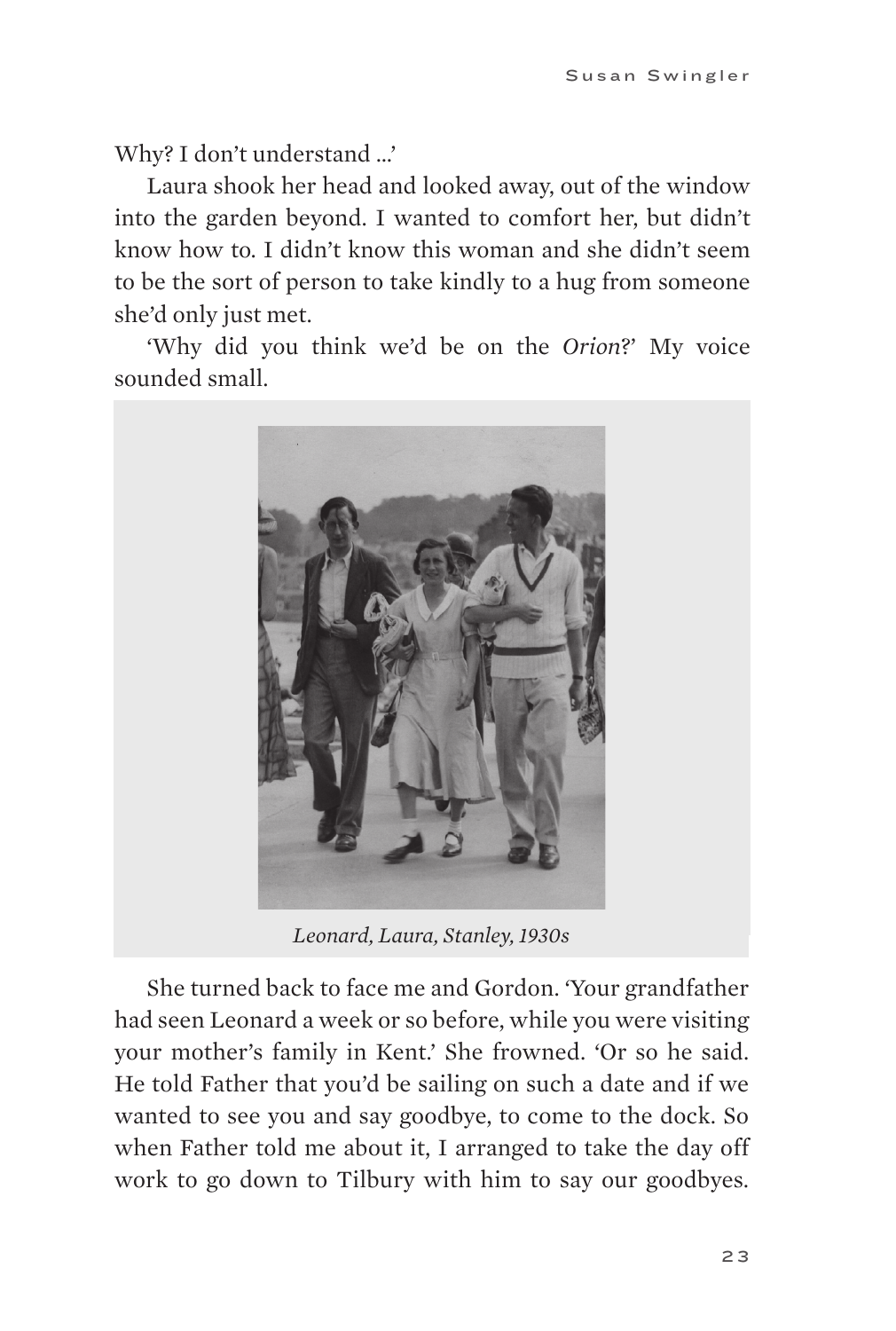But the ship had already sailed. It didn't make sense. Father insisted that Leonard had told him you'd be leaving a week after his visit. I thought he must have misheard.' She took a hanky from her sleeve and blew her nose. 'He deliberately misled us. What could have possessed him? To be so … so cruel.'

Laura's husband Stanley came in, and with him a welcome atmosphere of normality. He showed us round the garden while Laura made us something to eat. Over high tea they asked me about my mother and Mick, their home and their jobs, and we told them about ourselves. Nothing further was said about letters and photographs.

However, just before we left, Laura asked, partly ironically, I suspect, 'When did you last see your father?'

'September 1950.'

Gordon and I walked back down the suburban street.

'Are you okay?' he asked.

'Fine.' I glanced back towards Laura's house, but I didn't feel fine, I felt strange and disorientated. 'Except … I don't think she believed me.'

'I think she did in the end. It was quite a lot for her to take in.'

I wasn't convinced. 'You know, *I* don't know what to believe any more. That photo – the girl looked just like me.'

'But she wasn't you. I could see it straight away.'

'But you said she *could* be me.'

'I was joking. *Like* you, granted, but not you. Really.'

He squeezed my shoulder. 'Hey, don't get all upset. You've got a new aunt and uncle. And a cousin in Australia. You've always complained that you don't have a family.'

I glanced back once again down towards Laura's house, thinking I maybe should go back there and ask more questions, sort it all out. Gordon pulled at my hand, hurrying